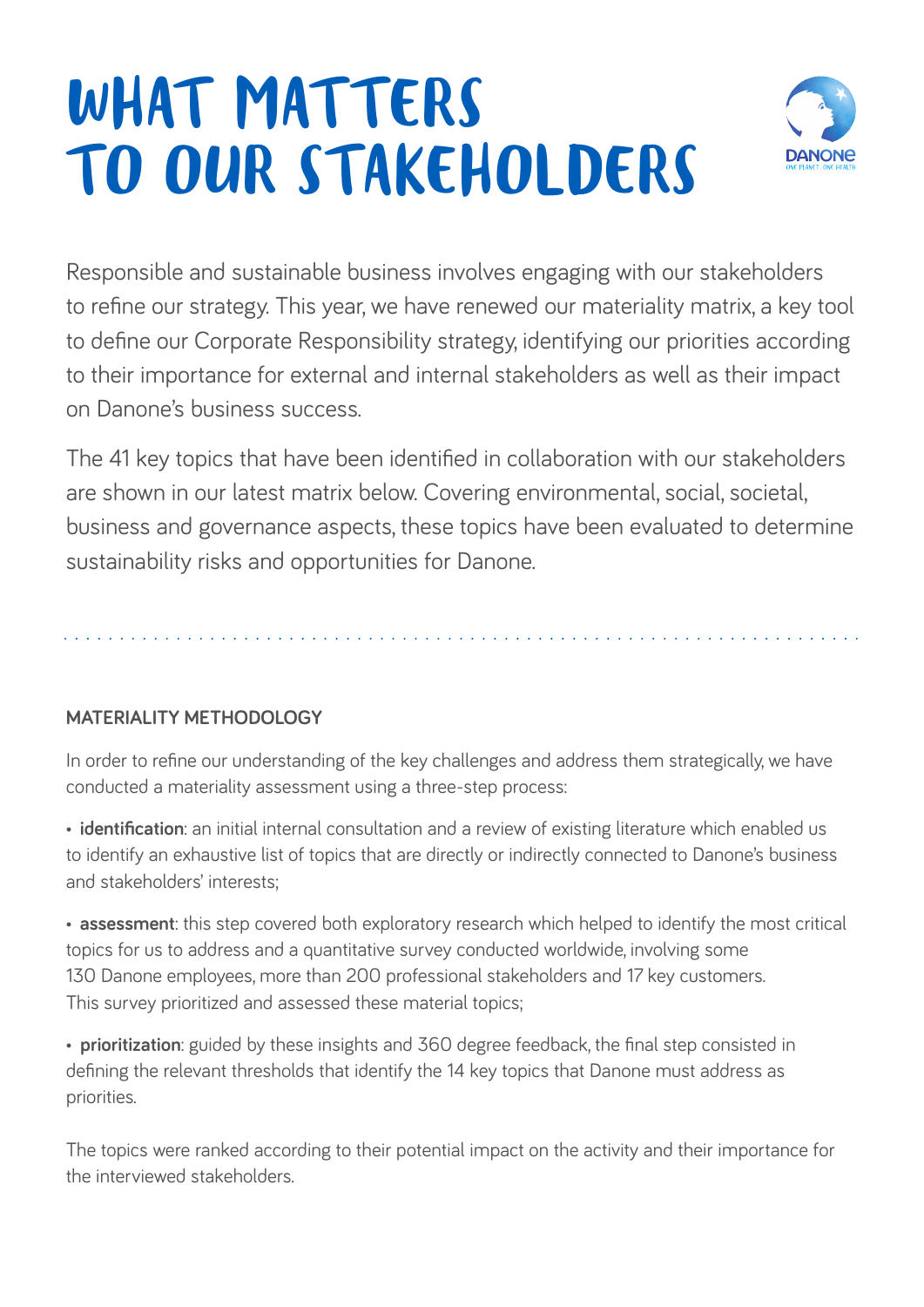

## IMPORTANCE TO DANONE'S EXTERNAL STAKEHOLDERS

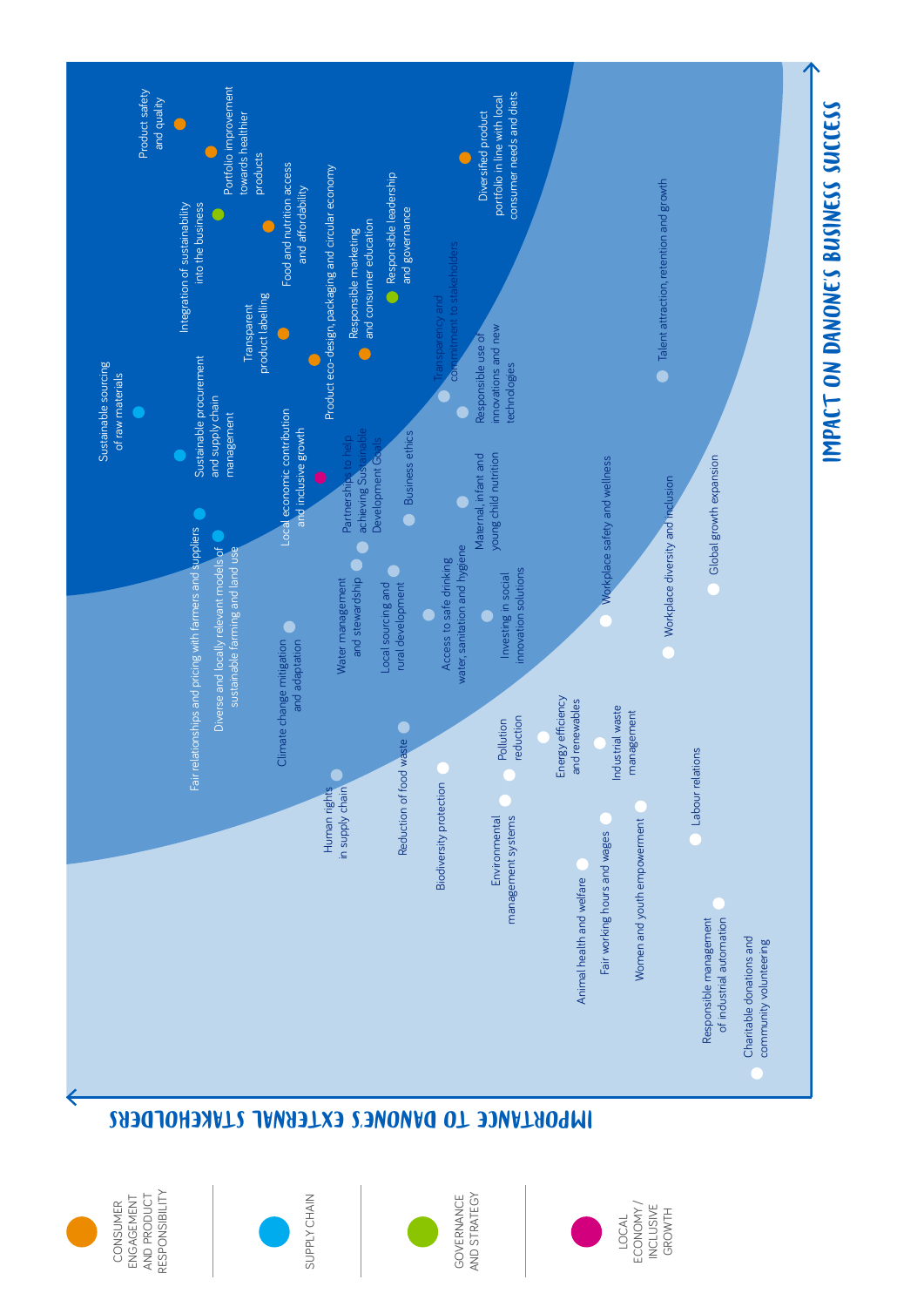## **UNDERSTANDING THE MATERIALITY RESULTS**

• **Topic tiering**: The topics' distribution on the materiality matrix, across three distinct tiers, provides useful insights on how to understand and manage each topic in the short, medium and long term:

- The first tier is made up of the 14 priority topics that are the most material to both Danone's external stakeholders and the company's business success. These topics are intimately linked to Danone's evolving business model. They are core to the activation and delivery of Danone's 'One Planet. One Health'.

- The second tier is a cluster of major topics for creating medium and long term value. Many of these topics are already being addressed by Danone through policy development, target setting, local project management, etc.

- The third tier of topics includes compliance-driven matters and emerging topics. These topics are to be addressed through compliance, monitoring and ongoing management.

• **Interdependence of topics**: Material topics do not exist independently; they are linked to one another and their position on the matrix should be understood accordingly. For instance:

- The broader topic of climate change mitigation and adaptation (dark blue) is closely linked to more specific topics such as product eco-design, packaging and circular economy; sustainable sourcing of raw materials and diverse and locally relevant models of sustainable farming and land use (all three topics being in the first tier)

- The wider topic of human rights in the supply chain (medium blue) is also intimately connected to sustainable procurement as well as fair relationships and pricing with suppliers and farmers (both topics being in the first tier)

- Workplace diversity and inclusion (light blue) is part of the bigger strategic imperative to develop a diversified product portfolio in line with local consumer needs and diets (first tier).

Exploring the interdependence of these topics helps us identify the necessary system-wide approaches to put in place in order to drive progress.

• **Single-axis topics materiality**: It is also important to highlight that some topics may be crucial only externally (to stakeholders) or only internally (to business success). As a consequence, Danone considers them as key and they are addressed strategically even though they may not be located in the first tier of the matrix.

## **EXPLOITING THE MATERIALITY RESULTS**

The materiality results are communicated and spread within Danone in order to activate the 'One Planet. One Health' vision across our businesses. They will also be refined to meet local specificities through local stakeholder consultations.

The core purpose of this materiality analysis is thus to provide guidance for us to better prioritize sustainable strategic topics, to better meet our stakeholders' expectations and to better implement commitments and policies towards a sustainable business and society.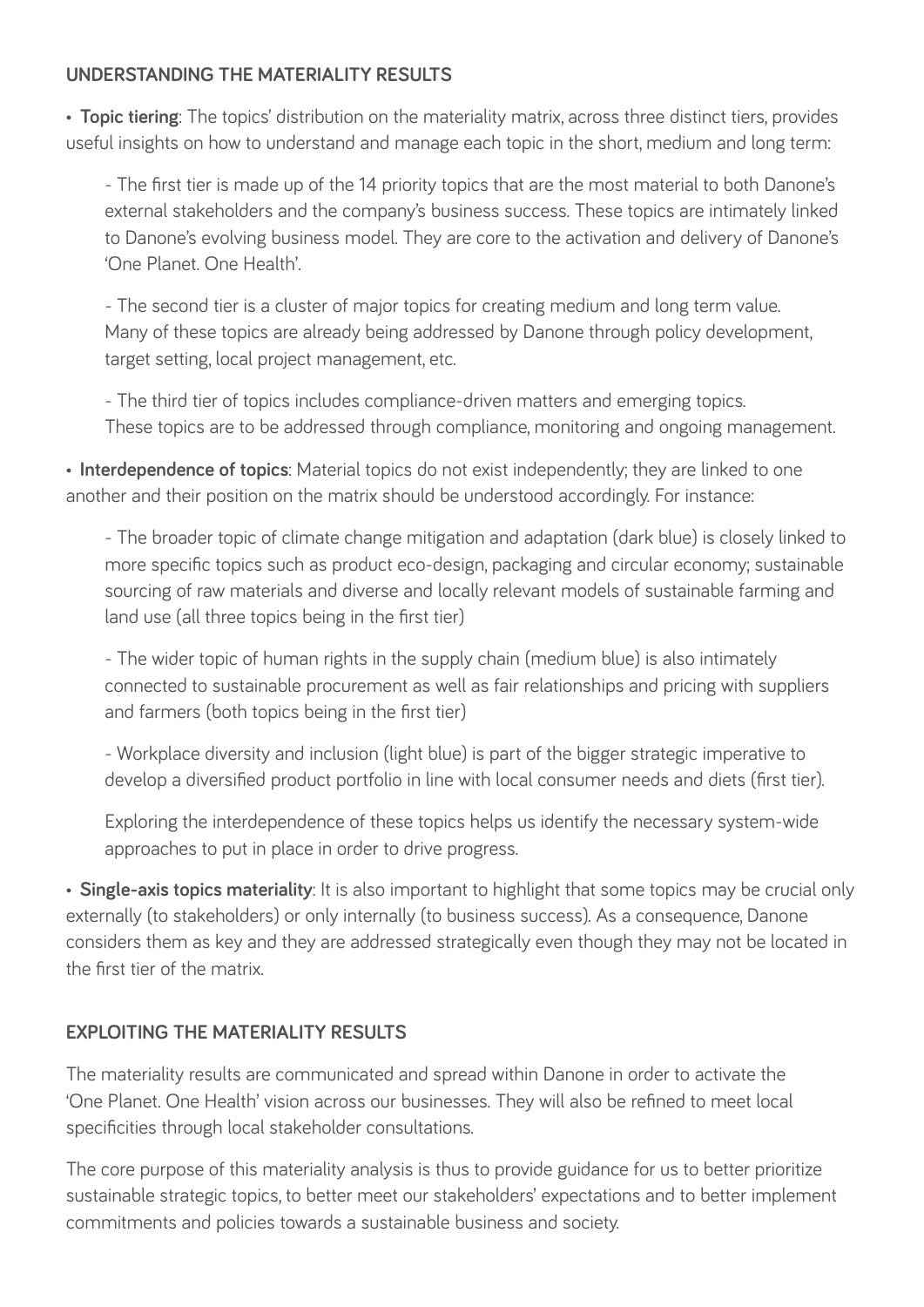### **ISSUE** NAME **ISSUE DEFINITION**

#### **Access to safe drinking water, sanitation and hygiene**

Improving access to safe water and sanitation and appropriate facilities to ensure personal hygiene, across the company's value chain and local communities.

#### **Charitable donations and community volunteering**

Contribute to the development of local communities through charitable donations and employee volunteering.

#### **Energy efficiency and renewables**

Driving high energy efficiency in the company's operations and across the supply chain, using renewable or alternative energies and climate-friendly technologies.

#### **Food and nutrition access**  and affordability

Contributing to the availability of sufficient, safe, nutritious food for all and to its financial affordability, including to low income communities.

#### **Integration of sustainability into the business**

Integrating sustainability priorities and principles in the company's corporate governance, business strategy, business model, investments, performance and impact measurement.

#### **Local sourcing and rural development**

Through the sourcing of local commodities and products, supporting local rural development and offering market opportunities for farmers (including small scale family farming) and their communities.

#### **Animal health and welfare**

Safeguarding animal well-being in the agricultural supply chain and in the product testing processes, by promoting animal health.

#### **Climate change mitigation and adaptation**

Offering safe and high-quality products that prevent health risks arising from use, consumption, handling, preparation and storage throughout the value chain.

#### **Environmental management systems**

Implementing environmental management systems and energy efficiency audits and programs and assessing environmental risks in the company's operations.

#### **Global growth expansion**

Continuing to expand internationally, in both developed and developing markets, by effectively managing import / export regulations, protectionism risks / threats, and currency fluctuations.

#### **Investing in social innovation solutions**

Investing in social businesses and providing capital and expertise in order to ultimately achieve a positive social impact on communities.

#### **Maternal, infant and young child nutrition**

Offering products and solutions that enable optimal early life nutrition through fortification, breast-feeding, or breast milk substitutes and food supplements for both consumers and Danone employees.

#### **Biodiversity protection**

Maintaining a healthy and balanced ecosystem in and around the communities where the company operates in order to prevent biodiversity degradation (answering challenges such as ecosystem restoration, wetlands and pollinators).

#### **Diverse and locally relevant models of sustainable farming and land use**

Promoting the use of diverse and locally-relevant sustainable agricultural practices such as the development of agro-ecology, organic farming, fertility conservation and restoration.

#### **Fair relationships and pricing with farmers and suppliers**

Building and strengthening diverse, stable and long-lasting partnerships with farmers and other suppliers through fair value sharing, fair pricing and ongoing support.

#### **Human rights in supply chain**

Promoting and respecting human rights in the industrial and agricultural supply chain (such as forced labour, child labour and freedom of association).

#### **Labour relations**

Enabling effective labour relations through ongoing engagement and social dialogue, effective implementation of grievance procedures and whistleblowing mechanisms and the use of responsible practices during business reorganisation.

#### **Partnerships to help achieving Sustainable Development Goals**

Working with civil society, government, international organisations, suppliers and partners in the food and beverage industry to make progress towards the achievement of the Sustainable Development Goals (as defined by the United Nations).

#### **Business ethics**

Upholding and implementing business ethics across the company's operations and value chain (including fighting against corruption, fraud, bribery, counterfeiting and anti-competitive behaviour; and ensuring data protection).

#### **Diversified product portfolio in line with local consumer needs and diets**

Responding to and respecting local consumer nutrition needs and diets by diversifying the company's product portfolio based on consumers' geographical location, culture and values.

#### **Fair working hours and wages**

Ensuring that all Danone's employees and workers across the supply chain earn a living wage within reasonable working hours and good working conditions.

#### **Industrial waste management**

Striving for zero industrial waste to be sent to landfill by reducing, reusing and recycling waste for beneficial use.

#### **Local economic contribution and inclusive growth**

Stimulating the economic development and wealth creation of communities through the provision of jobs and professional training, business with local suppliers; with a view to help all individuals and communities, in particular the poor and vulnerable, to have equal rights to economic resources and opportunities.

#### **Pollution reduction**

Reducing air and noise pollution.